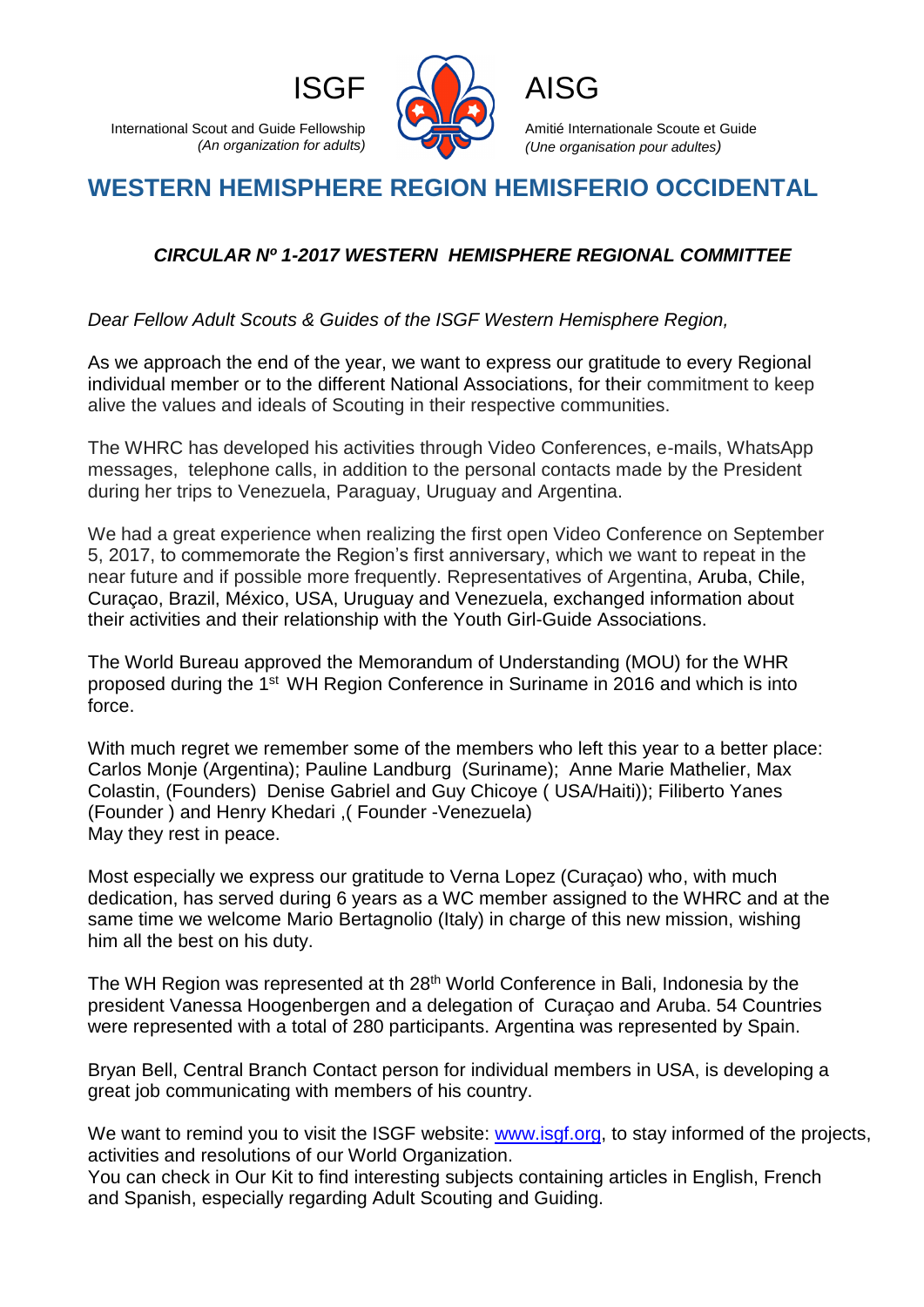



Amitié Internationale Scoute et Guide *(Une organisation pour adultes)*

## **WESTERN HEMISPHERE REGION HEMISFERIO OCCIDENTAL**

We would appreciate you to contact us more frequently to know each other better. Let us know about your activities, meetings, trips and the projects you are developing in your countries to join you whenever it is possible.

Please make note in your agenda and start preparing yourselves for the Upcoming events:

5 th SASR Gathering to be held in Uruguay on *November 2-3-4, 2018*

2 nd WHR Conference to be held in New York in *September 4-9, 2019*

Yours in fellowship ,

## *WESTERN HEMISPHERE REGIONAL COMMITTEE*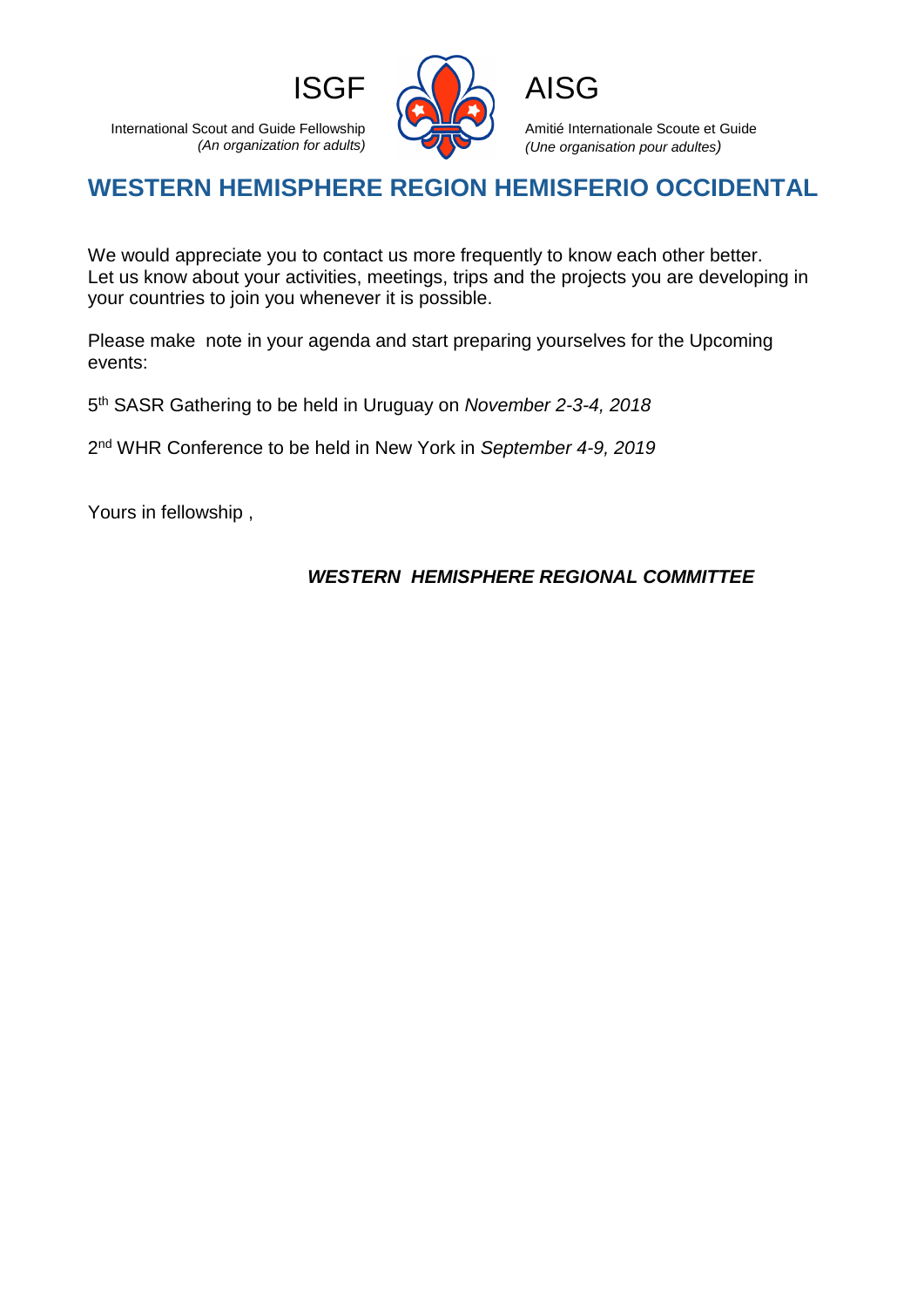

Amitié Internationale Scoute et Guide *(Une organisation pour adultes)*

# **WESTERN HEMISPHERE REGION HEMISFERIO OCCIDENTAL**

## *CIRCULAR Nº 1-2017 DEL COMITÉ REGIONAL DEL HEMISFERIO OCCIDENTAL*

*Queridos Hermanos Scouts y Guías Adultos de la Región Hemisferio Occidental de AISG,*

Próximos a finalizar el año, deseamos expresar nuestro reconocimiento a cada uno de los miembros individuales o de las distintas Asociaciones Nacionales de la Región, por su compromiso para mantener vivos los valores e ideales del Scoutismo en las comunidades donde actúan.

El Comité ha desarrollado su actividad por medio de Video Conferencias, correos electrónicos y comunicación por WhatsApp y telefónicas, además de encuentros presenciales de la Presidenta en ocasión de viajar a Venezuela, Paraguay, Uruguay y Argentina.

Tuvimos una hermosa experiencia al realizar la primera Video Conferencia abierta para celebrar el primer aniversario de la Región el 5 de setiembre, que deseamos repetir pronto y de ser posible con cierta regularidad. Participaron representantes de Argentina, Aruba, Chile, Curaçao, Brasil, México, USA, Uruguay y Venezuela, intercambiando información sobre sus actividades y la relación que mantienen con las Asociaciones Scouts-Guías para jóvenes.

El Comité Mundial ha aprobado el Memorando de Entendimiento (MOU) que reglamenta la actividad de La Región Hemisferio Occidental y que fuera propuesto durante la 1ª Conferencia Regional de Surinam en 2016.

Con mucho pesar lamentamos las partidas de esta vida de nuestros Hermanos Carlos Monje, (Argentina); Pauline Landburg (Suriname); Anne Marie Mathelier y Max Colastin (Fundadores) , Denise Gabriel y Guy Chicoye (EEUU/HAITI); Filiberto Yanes (Fundador ) y Henry Khedari (Fundador - Venezuela). Rogamos por el eterno descanso de sus almas y el consuelo de sus familias.

Destacamos muy especialmente nuestra gratitud a Verna López (Curaçao) quién ha servido con vocación y eficiencia durante 6 años como miembro del Comité Mundial asignada a la Región Hemisferio Occidental.

Asimismo damos la bienvenida a Mario Bertagnolio (Italia) nuevo encargado de esa misión, deseándole una exitosa gestión.

La Región participó de la 28ª Conferencia Mundial realizada en Bali (Indonesia) en octubre por medio de la Presidenta Sra. Vanessa Hoogenbergen y una delegación de Curaçao y Aruba, que reunió a 54 países y un total de 280 participantes. Argentina fue representada por España.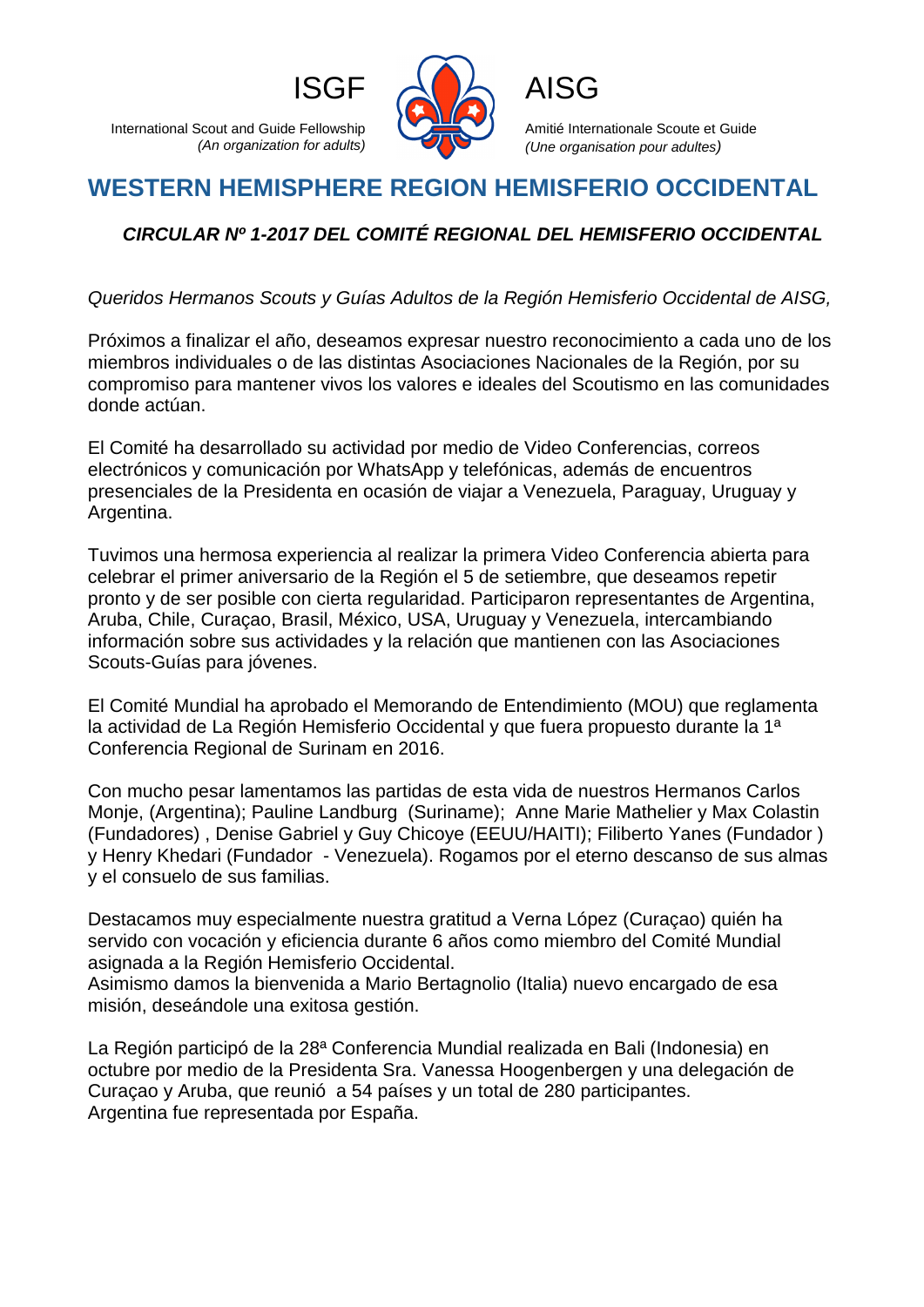

Amitié Internationale Scoute et Guide *(Une organisation pour adultes)*

# **WESTERN HEMISPHERE REGION HEMISFERIO OCCIDENTAL**

Bryan Bell (Persona de contacto de la Rama Central para miembros individuales en USA) se encuentra desarrollando una intensa labor de comunicación con afiliados de ese país.

Les recordamos visitar la página web de AISG-ISGF: [www.isgf.org](http://www.isgf.org/) para mantenerse al tanto de los Proyectos, actividades y Resoluciones de nuestra Asociación madre. En ella podemos consultar Our kit con contenidos muy interesantes sobre todo lo referente al Scoutismo-Guidismo Adulto en inglés, francés y español.

Los invitamos a contactarnos frecuentemente y a hacernos conocer las actividades, Encuentros, viajes y Proyectos que desarrollen en sus países para conocernos mejor y poder sumarnos cuando sea posible

#### *También para agendar y comenzar a prepararnos a estos Encuentros futuros:*

5º Encuentro de la Sub-Región Sud Americana del *2 al 4 de noviembre de 2018* en Uruguay.

2ª Conferencia del Hemisferio Región Occidental del *4 al 9 de setiembre de 2019* en Nueva York, USA.

Los saludamos fraternalmente hasta nuestro próximo contacto.

## *COMITÉ DE LA REGIÓN HEMISFERIO OCCIDENTAL*